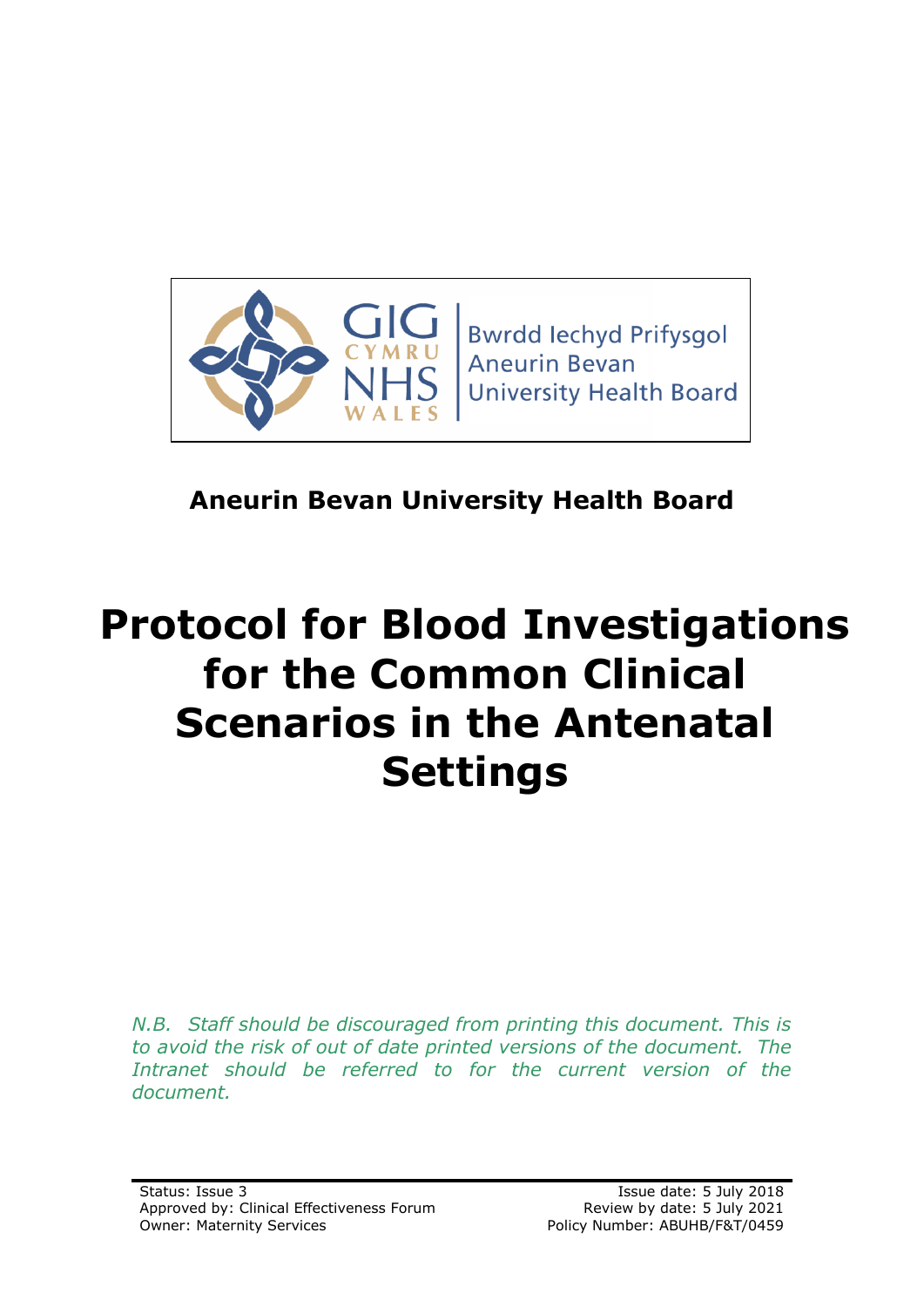#### **Contents:**

| 1                       | <b>Executive Summary</b>                 |   |
|-------------------------|------------------------------------------|---|
| 1.1                     | <b>Scope of policy</b>                   |   |
| 1.2                     | <b>Essential Implementation Criteria</b> |   |
| $\overline{2}$          | <b>Aims</b>                              | 3 |
| 3                       | <b>Responsibilities</b>                  | З |
| 4                       | <b>Training</b>                          |   |
| 5                       | <b>Monitoring and Effectiveness</b>      | З |
| 6                       | <b>References</b>                        | 4 |
| $\overline{\mathbf{z}}$ | <b>Appendices</b>                        |   |
|                         |                                          |   |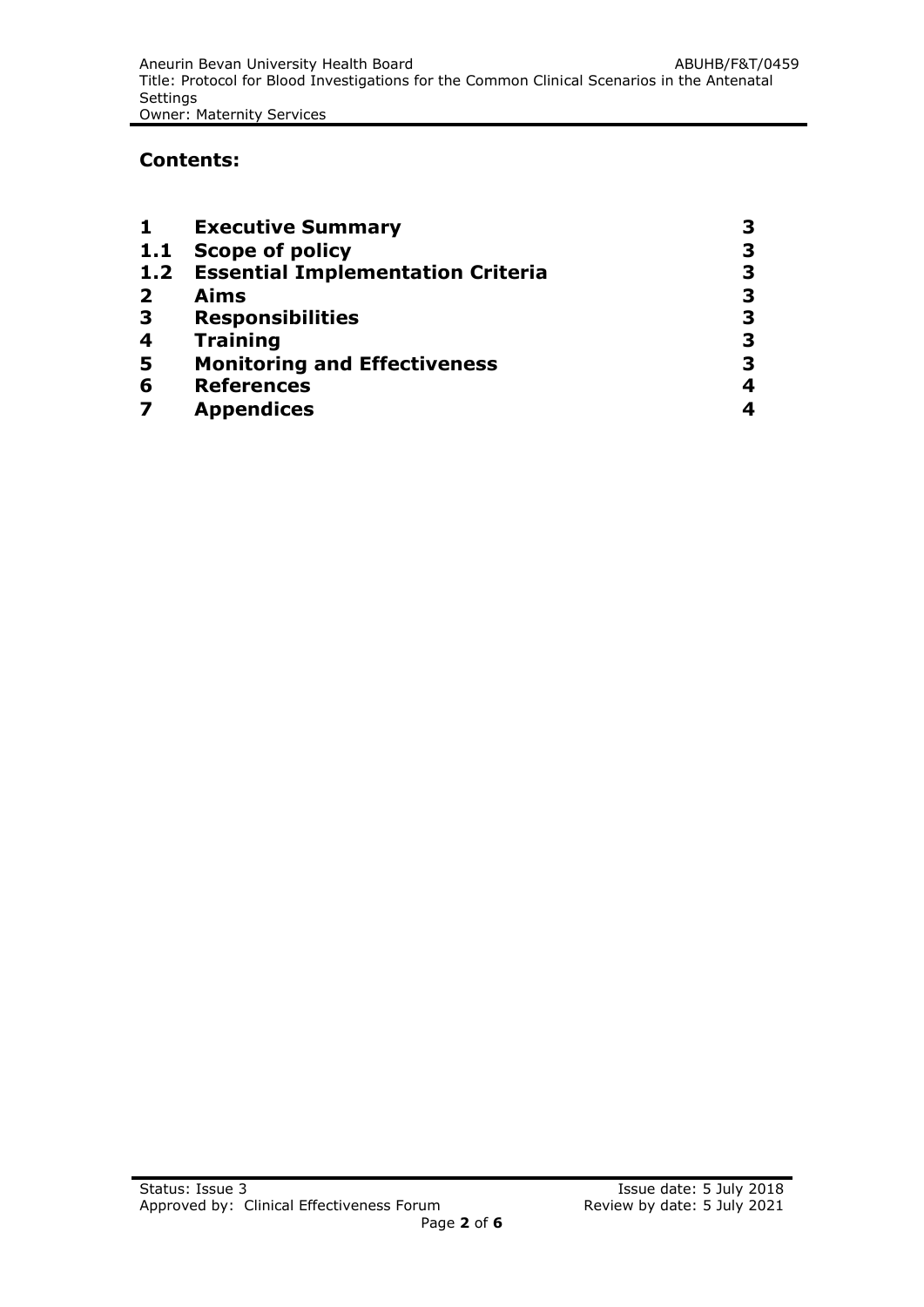#### **1 Executive Summary**

This document is a maternity designed document to support safe and effective practice in the Antenatal setting. Based on RCOG and NICE guidelines, it summarises blood test practice, and aims to prevent overuse of blood tests for the purpose of non-clinically indicated reassurance.

### **1.1 Scope of policy**

This protocol applies to all clinicians working within maternity services.

#### **1.2 Executive Summary and Essential Implementation Criteria**

Protocol regarding blood test usage in the Antenatal setting Auditable standards are stated where appropriate.

#### **2. Aims**

To provide support for clinical decision (with respect to blood tests only) making in the following commonly seen scenarios:-

- Pre-eclampsia (PET)
- Gestational hypertension
- Obstetric cholestasis (OC)
- Spontaneous rupture of membranes (SROM, PPROM)
- Reduced fetal movements
- Antepartum haemorrhage (APH)- see separate guideline

### **3. Responsibilities**

The Maternity Management team.

### **4. Training**

Staff are expected to access appropriate training where provided. Training needs will be identified through appraisal and clinical supervision.

### **5. Monitoring and Effectiveness**

Regular audit as appropriate, with feedback to the management committee, or else audit if concerns are identified.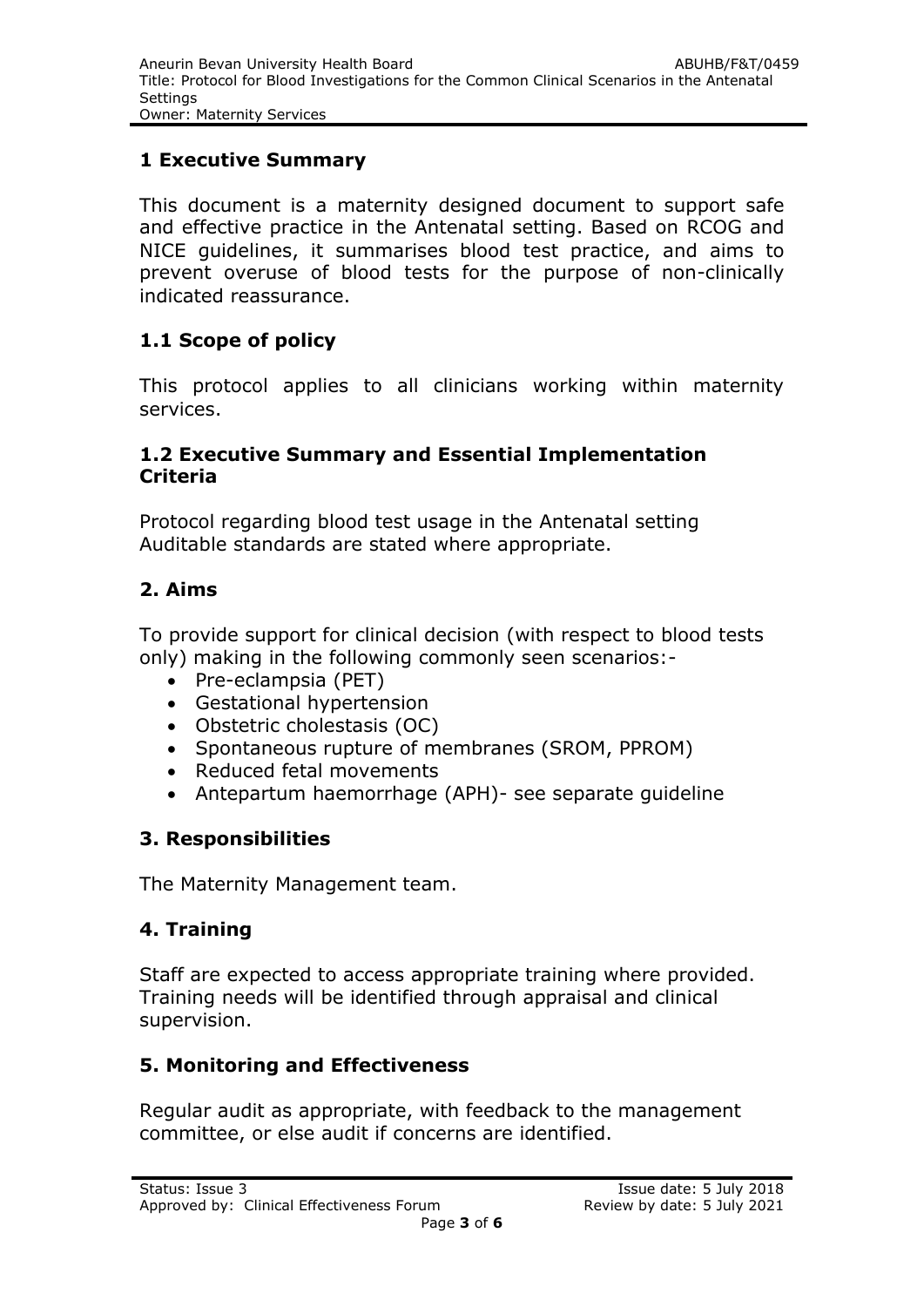### **6. References**

RCOG green top and NICE guidelines for the relevant scenario.

*This policy has undergone an equality impact assessment screening process using the toolkit designed by the NHS Centre Equality & Human Rights. Details of the screening process for this policy are available from the policy owner.*

## **7. Appendices**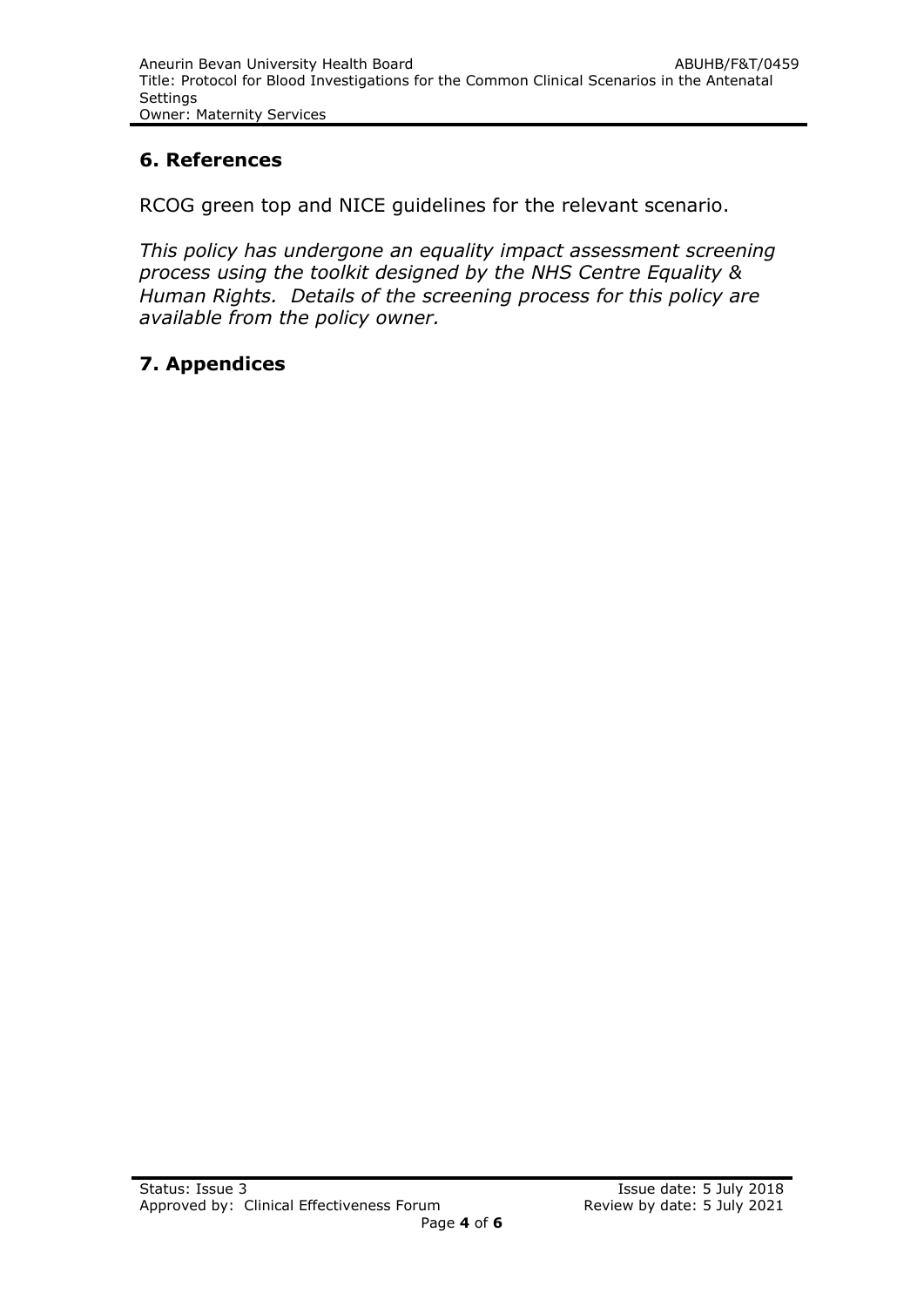#### **Appendix 1: Protocol for Blood Investigations for the Common Clinical Scenarios in the Antenatal Settings**

(This doesn't include non-blood test investigations)

| <b>Mild Gestational HTN</b>                                                               | Mild PET (HTN + Proteinuria)                     |  |  |
|-------------------------------------------------------------------------------------------|--------------------------------------------------|--|--|
| (no proteinuria)                                                                          | (BP 140/90 - 149/99)                             |  |  |
| (BP 140/90 - 149/99)                                                                      | $\triangleright$ FBC, U&E, LFT, Uric Acid,       |  |  |
| $\triangleright$ No additional blood tests other                                          | <b>Bilirubin</b>                                 |  |  |
| than routine antenatal care                                                               |                                                  |  |  |
| <b>Moderate Gestational HTN</b>                                                           | <b>Moderate to Severe PET</b>                    |  |  |
| (BP 150/100 - 159/109)                                                                    | (BP 150/100 or greater)                          |  |  |
| > FBC, U&E, LFTs, Bilirubin                                                               | $\triangleright$ FBC, U&E, LFT, Uric Acid,       |  |  |
| $\triangleright$ Not to be repeated unless                                                | <b>Bilirubin</b>                                 |  |  |
| proteinuria at subsequent visits                                                          |                                                  |  |  |
| <b>Severe Gestational HTN</b>                                                             |                                                  |  |  |
| (BP 160/110 or greater)                                                                   |                                                  |  |  |
| > FBC, U&E, LFT, Bilirubin                                                                |                                                  |  |  |
| ⋗                                                                                         | <b>NICE CG 107 (2010)</b>                        |  |  |
|                                                                                           |                                                  |  |  |
|                                                                                           |                                                  |  |  |
| Obstetric Cholestasis RCOG guideline 43 (2011)<br>$\triangleright$ LFT, Bile acids weekly |                                                  |  |  |
|                                                                                           |                                                  |  |  |
| $\triangleright$ Consider Hepatitis ABC, EBV, CMV, Liver autoimmune screening, anti-      |                                                  |  |  |
| Sm, and anti-mitochondrial antibodies to rule out other hepatic causes                    |                                                  |  |  |
| especially if LFTs very abnormal                                                          |                                                  |  |  |
| $\triangleright$ If pruritus persistent but LFT normal then repeat LFT in 1-2 weeks'      |                                                  |  |  |
| time.                                                                                     |                                                  |  |  |
|                                                                                           |                                                  |  |  |
| $PPROM < 37$ weeks                                                                        | Term SROM > 37 weeks                             |  |  |
| $\triangleright$ FBC and CRP weekly                                                       | $\triangleright$ Routine bloods not indicated at |  |  |
|                                                                                           | presentation                                     |  |  |
|                                                                                           |                                                  |  |  |
| Reduced Fetal Movements (RCOG guideline 57 (2011)                                         |                                                  |  |  |
| <b>Bloods not indicated</b>                                                               |                                                  |  |  |
|                                                                                           |                                                  |  |  |
| Minor APH (<50ml)                                                                         | <b>Major APH (50-1000ml)</b>                     |  |  |
| $\triangleright$ FBC, G&S                                                                 | $\triangleright$ FBC, G&S Coag (add              |  |  |
| $\triangleright$ Do not do coag unless platelet                                           | Fibrinogen), consider cross match                |  |  |
| count abnormal.                                                                           | x 4 units , U&E , LFT .                          |  |  |
| $\triangleright$ Kleihauer if RhD -ve                                                     | Point of care test (bedside) test                |  |  |
| RCOG guideline 63 (2011)                                                                  | is advised to assess Hb level.                   |  |  |
|                                                                                           | $\triangleright$ Kleihauer if RhD -ve            |  |  |
|                                                                                           |                                                  |  |  |
|                                                                                           |                                                  |  |  |